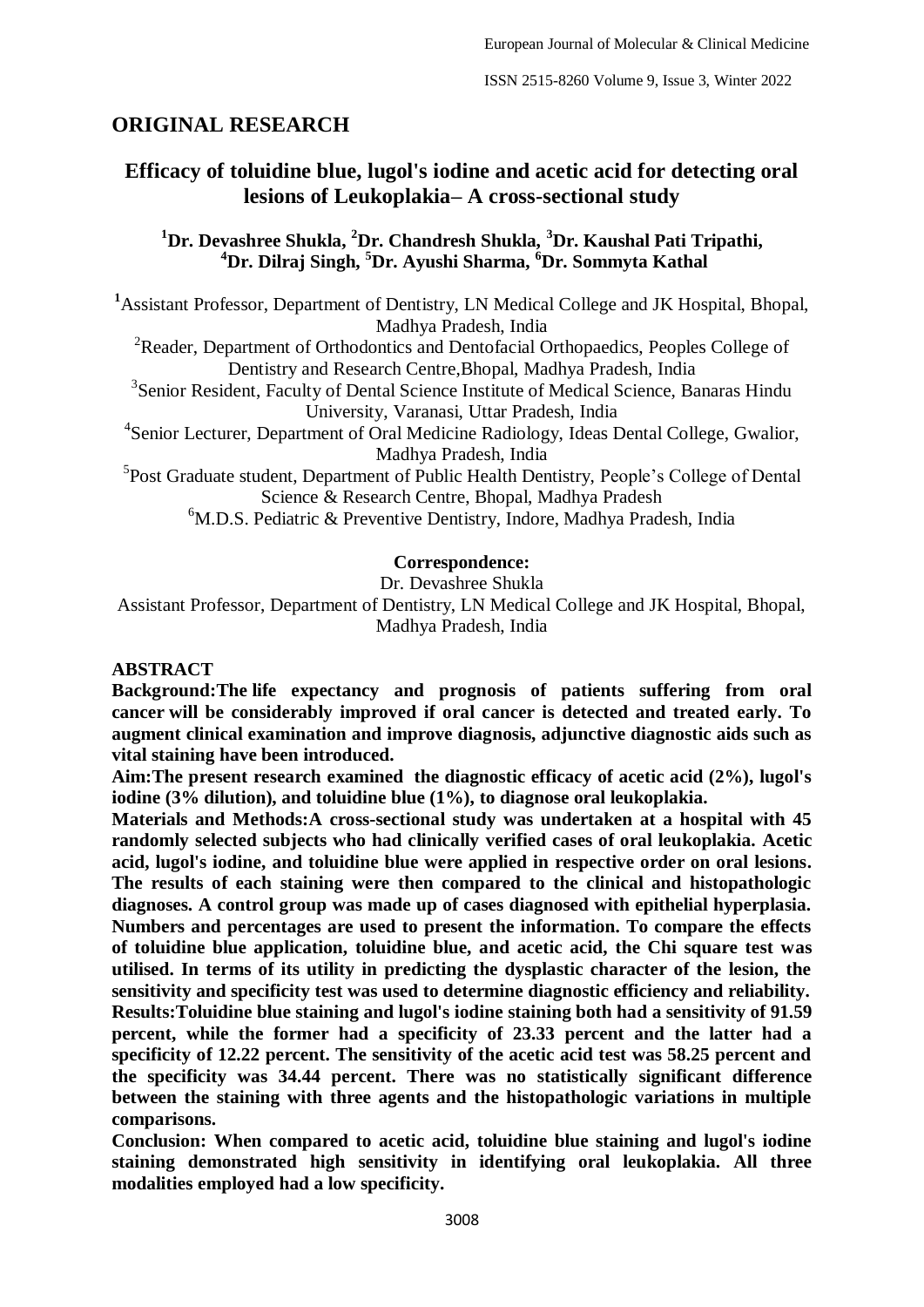#### **Keywords: Lugols iodine, oral leukoplakia, oral lichen planus, sensitivity and specificity, toluidine blue**

## **INTRODUCTION**

Oral cancer (OC) is a major public health concern around the world, particularly in Southeast Asian countries. In India, OC is the most common cancer in men and the third most common cancer in women, indicating a huge public health issue that accounts for up to 40% of all malignancies. Oral Squamous Cell Carcinoma (OSCC) is the most frequent cancer of the mouth, accounting for over 90% of all oral cancers.The majority of OSCC are preceded by early lesions known as potentially malignant diseases (PMD). Oral Leukoplakia (OL), Erosive Lichen Planus (ELP), and Oral Submucous Fibrosis (OSMF) are three prevalent oral  $PMDs.$ <sup>1</sup>

Early diagnosis and treatment of these precursor lesions by clinicians can considerably enhance the survival rate and, ultimately, the prognosis of such individuals. Using serum, tissue, and salivary samples, many studies have been conducted to elucidate the role of reactive oxygen species (ROS) and endogenous antioxidants as early diagnostic markers for oral leukoplakia.<sup>2</sup>

Periodic clinical examination of the oral cavity, on the other hand, remains the gold standard for early identification of PMD. In order to improve the diagnosis of PMD and early malignant lesions, supplementary diagnostic aids such as vital staining have been developed to support clinical evaluation. Toluidine blue (TBS), acetic acid (AA), and Lugol's iodine are often used in vital staining  $(LIS)$ .<sup>3</sup>

The current study looked at the diagnostic efficacy of acetic acid (2%), lugol's iodine (3% dilution), and toluidine blue (1%), all of which are used to diagnose oral leukoplakia.

## **MATERIALS AND METHODS**

**STUDY DESIGN** 

A hospital-based, cross sectional study was conducted.

## **SAMPLE CHARACTERISTICS**

The study included a random sample of 45 people with clinically suspect PMD, specifically homogeneous oral leukoplakia. The Vanderwaal et al. diagnostic criteria for OL were followed (Van der waal et al. 2009). [17] All patients with a clinically established lesion of oral leukoplakia had a history of tobacco use, whether it was in the form of smoking or smokeless tobacco. Patients with PMD lesions who had had therapy in the previous 6 months, as well as those with associated chronic co-morbid systemic disease or dye allergies, were excluded from the study.

## **STUDY PROTOCOL**

Patients were initially screened for oral leukoplakia. For patients with positive evidence of these lesions, a complete history was taken, with an emphasis on bad behaviours, and a comprehensive clinical examination was performed. Subjects who decided to participate in the study willingly were asked to complete an informed consent form. After that, each subject was tested for an allergic reaction to vital stain dye using a skin scratch test. Every participant was given a "chit" with a code showing the sort of stain to be applied after a satisfactory reaction. On the first day, each patient received AA solution and LIS application to their suspected lesions. The following day, the individuals were treated to TBS. Pre and post images were taken to analyse the stains.

Different examiners were involved in the screening and recruiting of patients, as well as the stain application technique, to prevent bias. The identification of lesion, application, and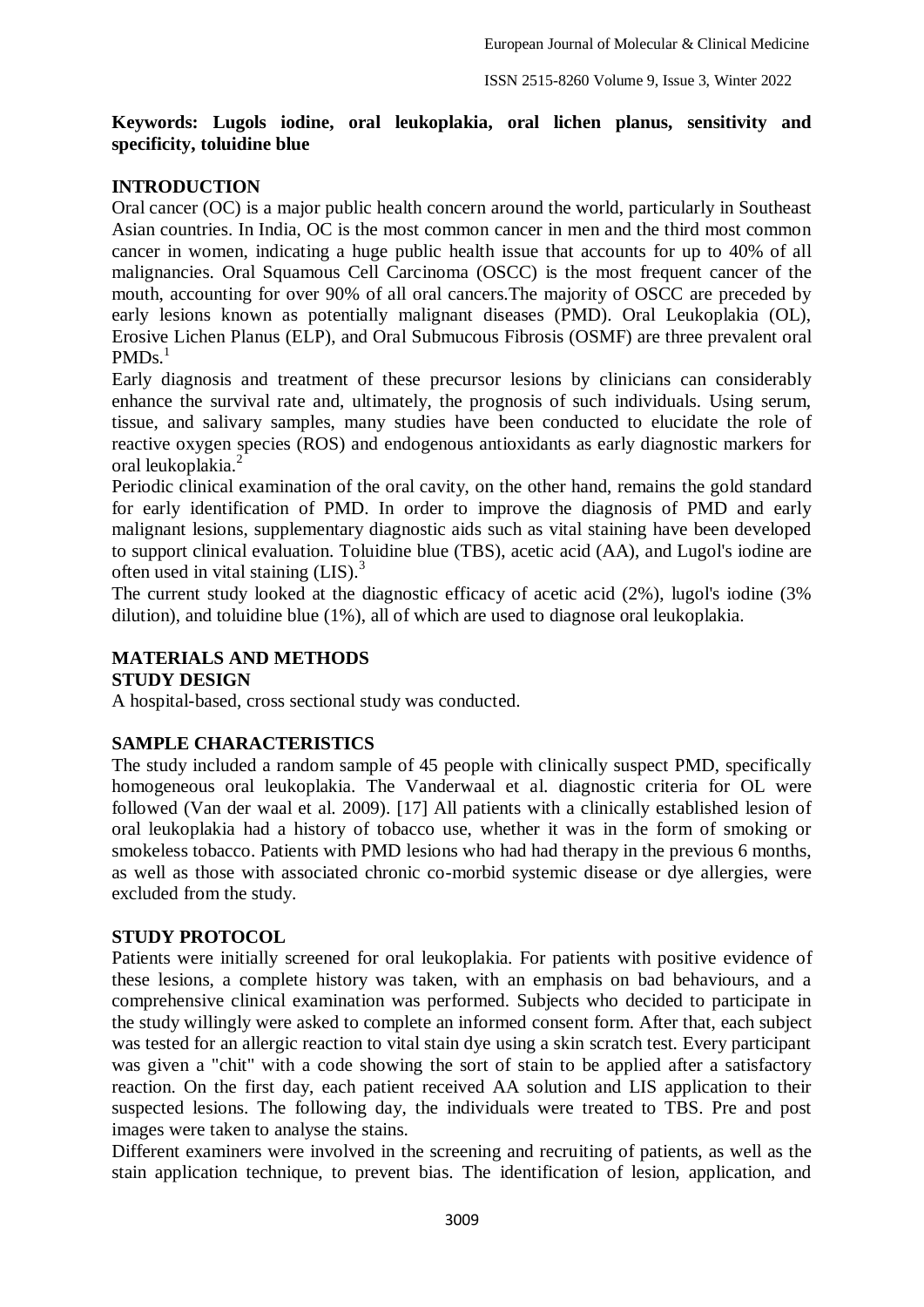assessment of the lesion following vital staining were all standardised across all examiners in the study. Following the conclusion of the staining technique and histological confirmation, all individuals received appropriate treatment, which included tobacco cessation counselling for those who had this harmful habit.

To lower the false positive rate, all lesions that stained positive were re-stained after 2 weeks. Clinical judgement guided the biopsy of lesions that showed negative staining, and the specimens were sent for histopathological investigation. The results of staining were compared to clinical and histopathologic diagnoses.

## **DATA ANALYSIS**

The Statistical Package for Social Sciences (SPSS) version 21.0 software was used to analyse the obtained data. The TBS, LIS, and AA stains were compared using the Chi-square test. Sensitivity and specificity test equations were used to calculate diagnostic efficiency. The Kruskal Wallis test was used to make multiple comparisons of staining with three agents and histopathologic variations at a significance level of  $P \le 0.05$ .

#### **RESULTS**

In this study, vital staining was used to assess 45 potentially malignant Oral leukoplakia diseases. Only epithelial hyperplasia was seen histopathologically in 31.1 percent of the patients. 14.4 percent of the patients had mild dysplastic characteristics, whereas 51 percent had significant epithelial dysplasia. Only 7.8% of oral leukoplakia cases [Table 1] had significant dysplastic characteristics. TBS and LIS both stained positive in all cases of mild and severe epithelial dysplastic cases, however both failed to detect three cases of intermediate dysplastic epithelial dysplasia. TBS staining produced false positive results in 8 cases of epithelial hyperplasia, whereas LIS produced 9 false positive results. Only three cases of mild dysplasia, eleven cases of moderate dysplasia, and two cases of severe dysplasia had positive AA findings. On the AA application, however, false positive results were only seen in seven cases.

Based on these data, the sensitivity of both TBS and LIS staining was calculated to be 91.59 percent, with the former test having a specificity of 23.33 percent and the latter having a specificity of 12.22 percent. [Table 2] The AA test had a sensitivity of 58.25 percent and a specificity of 34.44 percent. There was no statistically significant difference between the proportion of TBS stained with LIS and the percentage of AA stained with LIS ( $P > 0.05$ ). However, when the proportion of TBS staining was compared to the percentage of AA staining, there was a statistically significant difference (P 0.05) [Tables 3-5]. Using the Kruskal Wallis test, several comparisons of staining with three agents and histopathologic variants were made, but no statistically significant difference  $(P > 0.05)$  was found.

|                                  | 32 S               |
|----------------------------------|--------------------|
| <b>Histopathological Grading</b> | Frequency- $(\% )$ |
| Hyperplasia                      | 31                 |
| Mild dysplasia                   | 14.4               |
| Moderate dysplasia               | 51                 |
| Severe dysplasia                 | 7.8                |
|                                  |                    |

|  | Table 1: Showing frequency distribution of histopathology grading. |  |  |
|--|--------------------------------------------------------------------|--|--|
|  |                                                                    |  |  |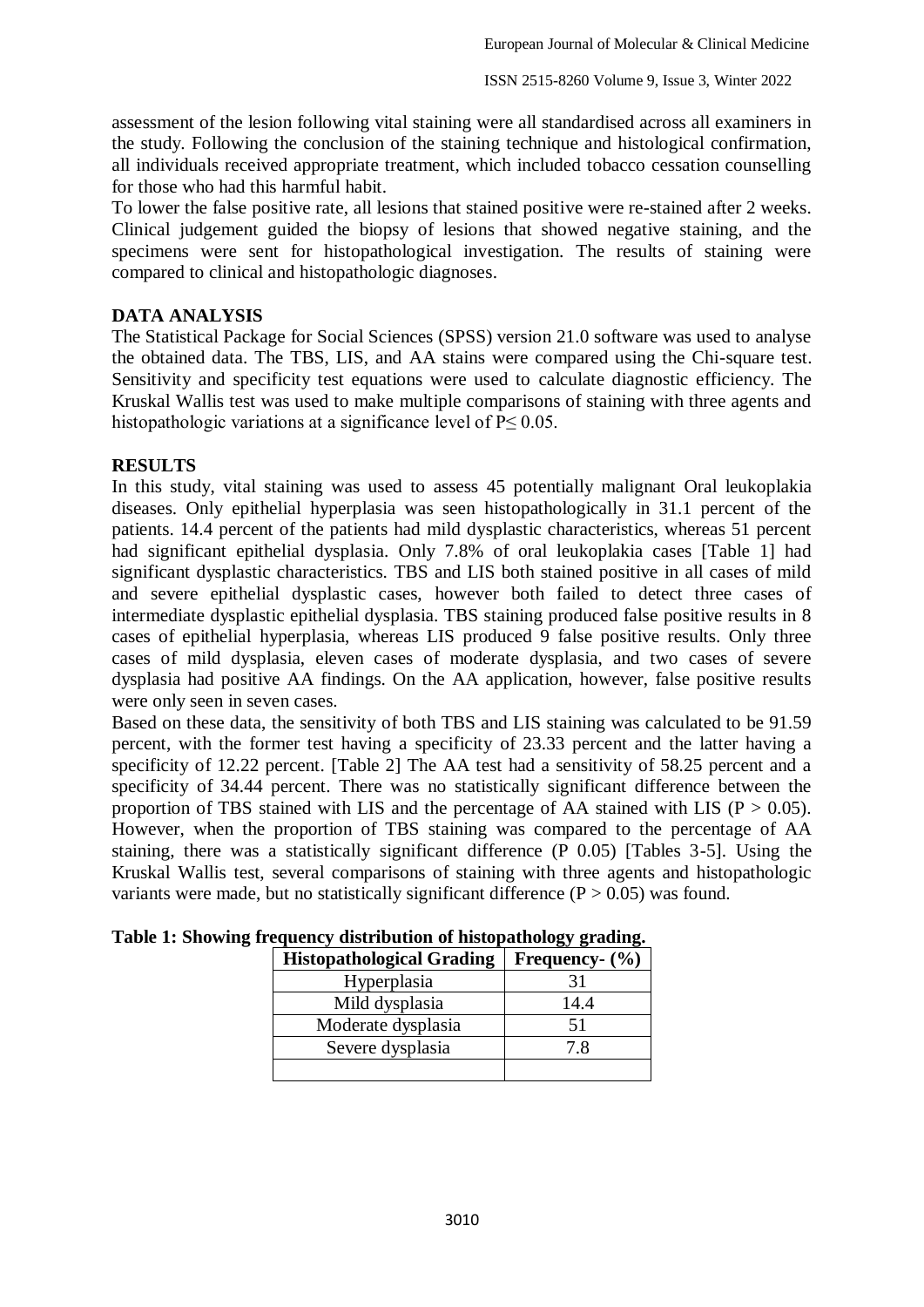ISSN 2515-8260 Volume 9, Issue 3, Winter 2022

| $1.4010 + 1.0110 + 1.0110 + 1.00110 + 1.00110$<br>$\cdots \cdots$<br>calculated for cach treat beaming ecclining ac |              |             |              |             |                    |                    |
|---------------------------------------------------------------------------------------------------------------------|--------------|-------------|--------------|-------------|--------------------|--------------------|
|                                                                                                                     | <b>True</b>  | False       | False        | <b>True</b> | <b>Sensitivity</b> | <b>Specificity</b> |
|                                                                                                                     | positive (n) | negative(n) | positive (n) | negative(n) | (%)                | $(\%)$             |
| Toulidine                                                                                                           | 20           |             | Õ            |             | 91.59              | 23.33              |
| blue                                                                                                                |              |             |              |             |                    |                    |
| Lugol's                                                                                                             | 20           |             |              |             | 91.59              | 12.22              |
| Iodine                                                                                                              |              |             |              |             |                    |                    |
| Acetic                                                                                                              | 13           | 10          | ⇁            |             | 58.25              | 34.44              |
| acid                                                                                                                |              |             |              |             |                    |                    |

**Table 2: Showing Sensitivity and Specificity calculated for each vital staining technique**

**Table 3: Showing comparison (cross tabulation) between Toluidine blue and Lugol's iodine and the difference in the percentage of staining was not statistically significant. (p>0.05)**

| <b>Toluidine Blue</b><br>Lugol's Iodine | Positive $(+)$<br>$\mathcal{O}_0$ | Negative (-)<br>n(%) | Likelihood<br>ratio | Df  |       |
|-----------------------------------------|-----------------------------------|----------------------|---------------------|-----|-------|
| Positive $(+)$                          | 89.6%                             | 12.6%                | 0.919               | .00 | 0.452 |
| Negative $(-)$                          | 100%                              |                      |                     |     |       |

 $\gamma$ 2 = Chi square test; df = degree of freedom; \* P < 0.05

**Table 4: Showing comparison (cross tabulation) between Lugol's iodine and Acetic acid in the difference in the percentage of staining was not statistically significant. (p>0.05)**

| Lugol's Iodine     | Positive $(+)$ | Negative (-)     | Likelihood | Df |  |
|--------------------|----------------|------------------|------------|----|--|
| <b>Acetic Acid</b> | $\frac{9}{6}$  | $\mathbf{n}(\%)$ | ratio      |    |  |
| Positive $(+)$     | 56.8%          | 45.4%            | 3.196      |    |  |
| Negative $(-)$     | 100%           |                  |            |    |  |

 $\gamma$ 2 = Chi square test; df = degree of freedom; \* P < 0.05

| Table 5: Showing comparison (cross tabulation) between Toluidine blue and Acetic acid        |  |  |
|----------------------------------------------------------------------------------------------|--|--|
| and the difference in the percentage of staining was statistically significant. $(p<0.05)$ . |  |  |

| <b>Toluidine Blue</b><br><b>Acetic Acid</b> | Positive $(+)$<br>Likelihood<br>Negative $(-)$<br>$\mathcal{O}_0$<br>n(%)<br>ratio |       | Df   | P |  |
|---------------------------------------------|------------------------------------------------------------------------------------|-------|------|---|--|
| Positive $(+)$                              | 58.8%                                                                              | 43.4% | 3.19 |   |  |
| Negative $(-)$                              | 76%                                                                                | 26%   |      |   |  |

 $\gamma$ 2 = Chi square test; df = degree of freedom; \* P < 0.05

## **DISCUSSION**

On histological grading, 31.1 percent of 45 premalignant lesions were hyperplasia, 14.4% were mild dysplasia, 16 were moderate dysplasia, and 3 were severe dysplasia in our study. TBS and LIS had a sensitivity of 91.59 percent in our investigation, indicating that they can detect real positive lesions. TBS, on the other hand, had a specificity of 23.33 percent, indicating that it is ineffective in detecting real negative lesions, whereas LIS had a specificity of 12.22 percent. There was no discernible change in the percentage of positive and negative staining between TBS and LIS staining.<sup>4,5</sup>

In their study, Epstein et al. found that TBS had 92.5 percent sensitivity and 63.2 percent specificity, whereas LIS had 87.5 percent sensitivity and 84.2 percent specificity.Despite the fact that the tests' sensitivity was consistent with our findings, the specificity of TBS and LIS was extremely high when compared to our findings. This discrepancy in TBS selectivity could be related to false positive staining of inflammatory lesions, which is the most prevalent TBS side effect. [20] Glycogen levels may be lowered even in epithelial hyperplasia cases, which served as a control group, resulting in more false positive findings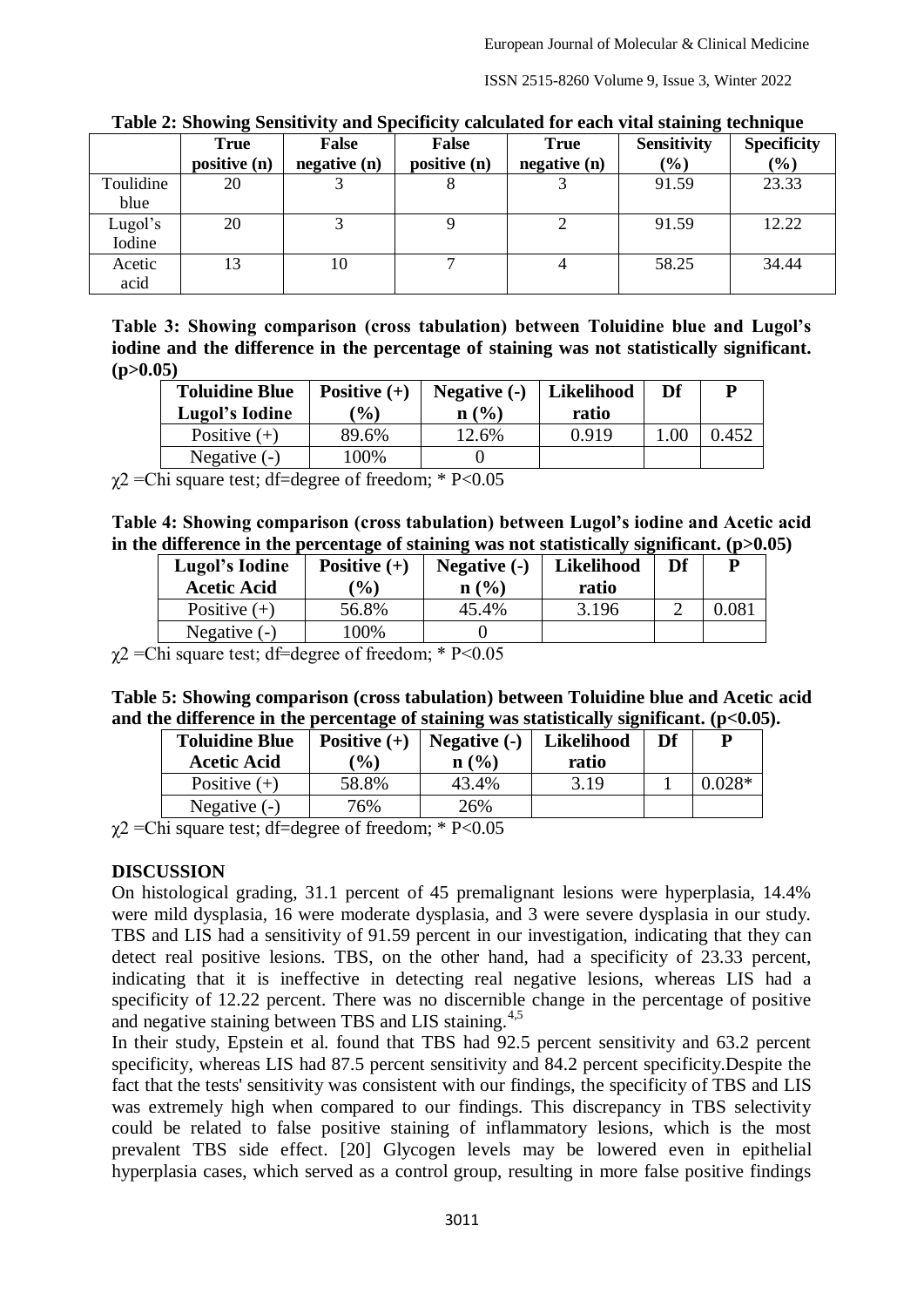linked with LIS. Glycogen concentration fluctuates with keratinization throughout the oral mucosa. There is also a scepticism about the relationship between inflammation and glycogen levels $6,7$ 

Warnakulasuriya and Newell Johnson (1996) used a 1% modified TBS stain to study 39 PMD with epithelial dysplasia and found that it had a sensitivity and specificity of 79.5 percent and 62 percent, respectively. The sensitivity was similar to what we found in our investigation, but the specificity was higher. They claimed that TBS staining is a valuable tool in the surveillance of high-risk individuals, and that it also has a high sensitivity for detecting early PMD.<sup>8</sup>

In the current investigation, AA application had a sensitivity of 58.25 and a sensitivity of 34.44. Inefficiency in diagnosing true positive cases is reflected in the decrease in sensitivity.The reason for this could be the non-keratinized/less keratinized lesions in the study group, because the acetowhite look that shows dysplasia when acetic acid is applied is mostly connected to the reversible coagulation of protein content in epithelium. AA application, on the other hand, had a higher specificity than TBS and LIS. This could be due to the lower keratin level in the epithelial hyperplasia group, which served as the study's control. Surprisingly, there was no significant difference between AA and LIS in terms of staining percentage (positive and negative).Despite this, there was a substantial difference in the proportion of staining when TBS was compared to AA.<sup>9</sup>

A study by Bhalang et al. looked at the diagnostic accuracy of 5% AA for PMD diagnosis. The sensitivity and specificity were respectively 83.33 percent and 84.21 percent. Both contradicted our findings, which could be due to the different clinical presentations of the lesions we included in the research group. As a result of our findings, we believe the staining procedures we used, particularly TBS and LIS, are helpful in detecting positive instances. False positives are, of course, less concerning in a clinical situation than false negatives, because every positive result should be followed up with a biopsy.<sup>10,11</sup>

The study's sample size was limited in different staining groups and even in the category of histopathological grades. The diagnosed dysplastic lesion received no further evaluation. An analysis like this would have backed up the findings of the current study.

## **CONCLUSION**

When compared to acetic acid, toluidine blue staining and lugol's iodine staining demonstrated high sensitivity in identifying oral leukoplakia. All three modalities employed had a low specificity.

#### **REFERENCES**

- 1. Steele TO, Meyers A. Early detection of premalignant lesions and oral cancer. Otolaryngol Clin North Am 2011;44:221-9.
- 2. Srivastava KC, Shrivastava D. Analysis of plasma lipid peroxidation and antioxidant enzymes status in patients of oral leukoplakia: A case control study. J Int Soc Prev Community Dent 2016;6(Suppl 3):S213-8.
- 3. Srivastava KC, Austin RD, Shrivastava D, Pranavadhyani G. Oxidant-antioxidant status in tissue samples of oral leukoplakia. Dent Res J 2014;11:180-6.
- 4. Srivastava KC. Comparative evaluation of saliva's oxidant–antioxidant status in patients with different clinicopathological types of oral leukoplakia. J Int Soc Prev Community Dent 2019;9:396-402.
- 5. Iyer S, Thankappan K, Balasubramanian D. Early detection of oral cancers: Current status and future prospects. Curr Opin Otolaryngol Head Neck Surg 2016;24:110-4.
- 6. Carreras-Torras C, Gay-Escoda C. Techniques for early diagnosis of oral squamous cell carcinoma: Systematic review. Med Oral Patol Oral Cir Bucal 2015;20:e305-15.